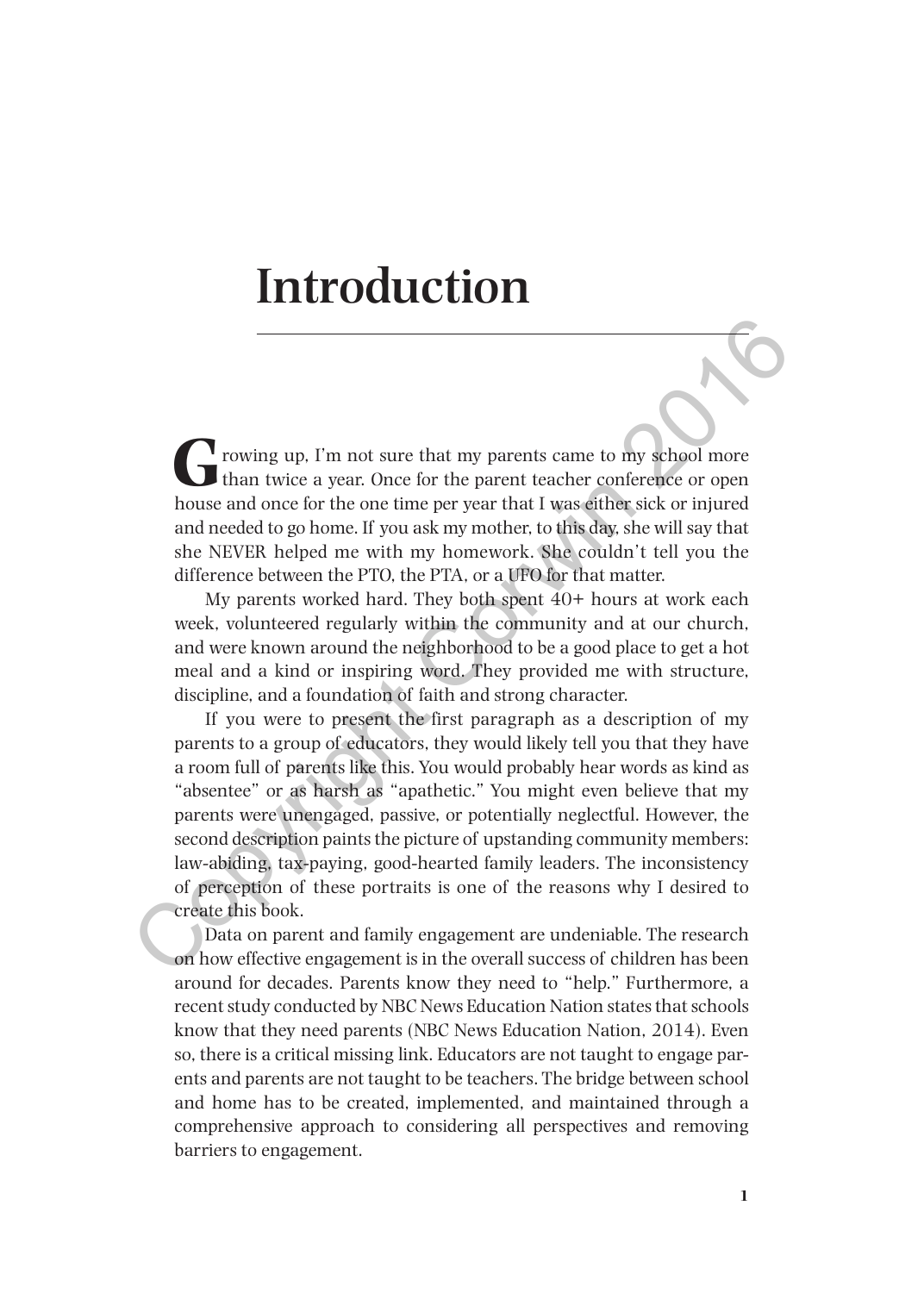The challenge is real.

Not only do most major universities do a poor job of providing undergraduate education majors with instruction on supporting positive parent and family engagement, with more pressure than ever being placed on schools to "perform," less money is spent on professionally developing these educators once they are teaching. Most professional development time is devoted to standard instructional methods and, perhaps, behavior management. Many educators enter the classroom either fearful of dreaded parent interactions or committed to working around parents, sure that they will never be supported the way that they need to be.

Parents, though they most often mean well, feel less equipped than ever to support schools. Common Core has thrown many parents for a loop, and the additional pressures of maintaining a home while living the American dream leave very little time, resources, or confidence for parents, even those who want to provide educators with the support for which they long. Beyond volunteering for a school field trip or selling a few fundraising items, many parents can feel ill-equipped for the task of educating their children.

On a recent evening, I entered the office of a school leader to be part of a case conference committee for a kindergarten student. I had known this student's mother for several months and was eager to have this meeting, because this student was making such strides. I had, and still have, nothing but hope for his future. My hopes were not always this strong, given that when I met him for the first time, his reputation had preceded him to the point where I recognized him simply by his refusal to come in from recess when I saw him from my office window.

His mother, who has three other children, two older and one younger, works third shift and started the meeting by saying that, at 4 p.m., she had yet to go to sleep from her last shift and would be beginning her next one in a couple of hours. I appreciated her honesty. She was tired. She was not dismissive of the process but was sharing her need in that moment. In true counselor fashion, I led with empathy, affirming how difficult it must be to function on no sleep and that I appreciated her willingness to be there. With no ill intention, a teacher in the room offered that this would be a long meeting, mainly because there was a lot to go over. I was surprised that she did not recognize that she was being dismissive, primarily because that is not her nature. But it is a clear example of how the process can get in the way of the progress. In that moment, our primary goal was to build the case conference committee team. Establishing a relationship is key to any successful team or group dynamics. Had we been speaking with a less supportive mother, I know that that statement could have cost us. time is devoted to standard instructional memotos and, pernaps, benavor<br>management. Many educators enter the classroom either fearful of<br>dreaded parent interactions or committed to working around parents,<br>sure that they wi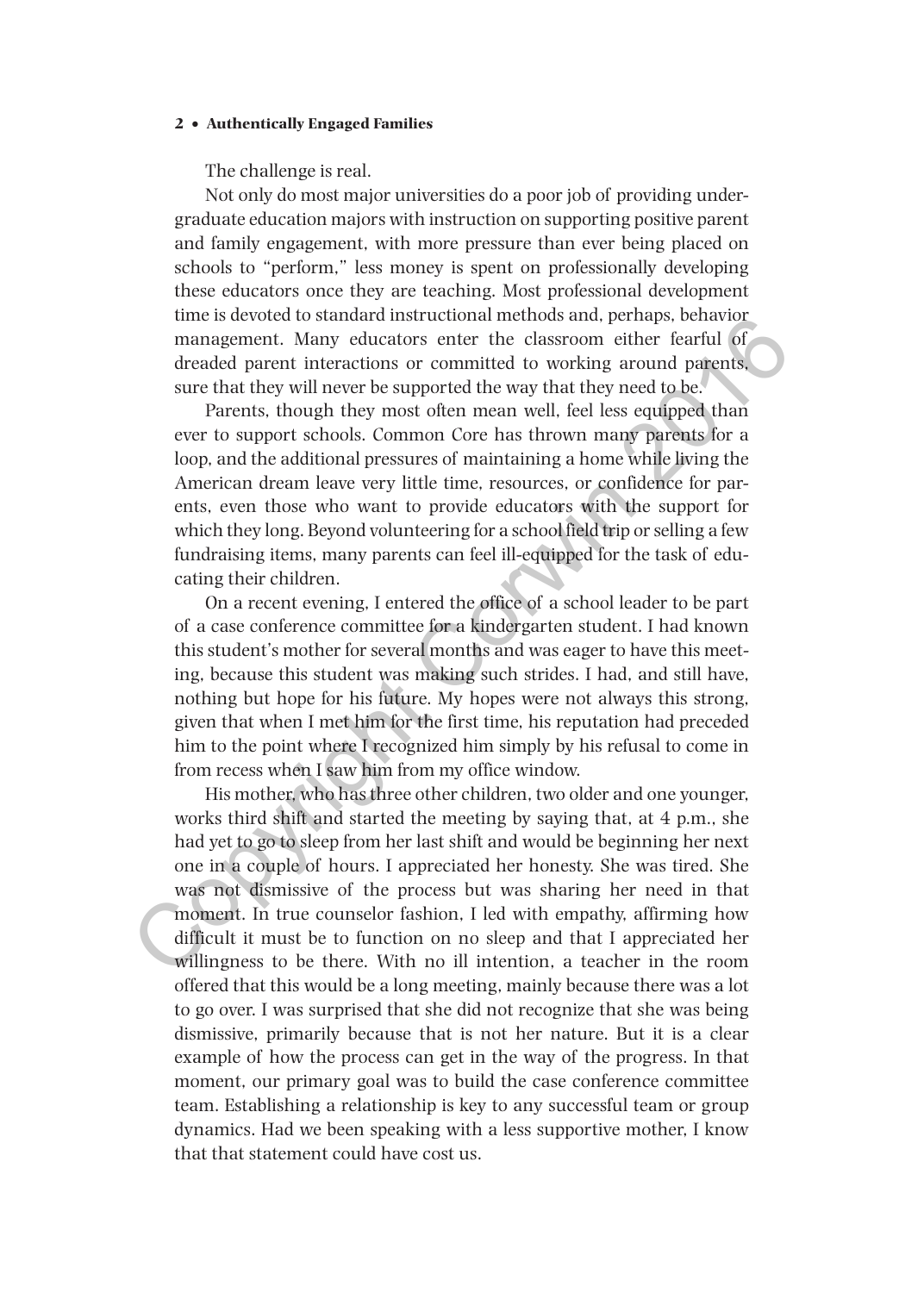However, the relationship with this mom was strong and she brushed it off. Not only have I personally been to her home, meeting with her family, immediate and extended, but she also knows I care for her son and she has seen that he cares for me. Her son has struggled for years through day care, preschool, and a previous elementary school that "suggested" that she take her son home and not bring him back. Home life and family functions have been nearly impossible as well. Her belief that we have not given up on her son had bought us some grace.

As we got into the meeting, going through psychologist reports, assessments, and data, there was so much material to grasp. I interjected every once and a while to confirm that mom was still with us. I was pleasantly surprised each time that she was not only with us but had done her homework and read through all of the materials prior to the meeting. She came prepared with questions, none written, but as we reached each section where there was a question, she felt comfortable to ask. nuctions have been nearly impossible as well. Here the matter of the matter and duct, there was something that there was something on the methal of the methal of the methal of the methal of the methal of the methal of the

Then we reached the point where you could tell that her understanding of all of her then-answered questions and the material that was placed before her, including the proposed individualized education plan, had sunk in. She asked the simple question, "Is he going to have to repeat kindergarten?"

This question was so simple. She wanted to know if her son would be able to keep up with his peers. The greater question is unspoken. She wanted to know about her son's future.

A few hesitant educators around the table not quickly responding "No" led her to continue.

"I mean, I just want him to take it seriously. If he has to repeat, it won't really hurt him. But I know he's smart and I just want him to be here and learn."

And there you have it.

What I have said from the beginning. What I know to be true. The basis for all that I do in my work with parents.

She has a dream for her son.

She wants what's best for her son.

She wants him to be successful.

She cares.

Now if you pulled this student's records and looked at them in black and white, you might disagree with me. You would see dozens, yes, dozens of absences. You would see no early interventions prior to kindergarten. You may even deem his home life as, shall we say, less than traditional.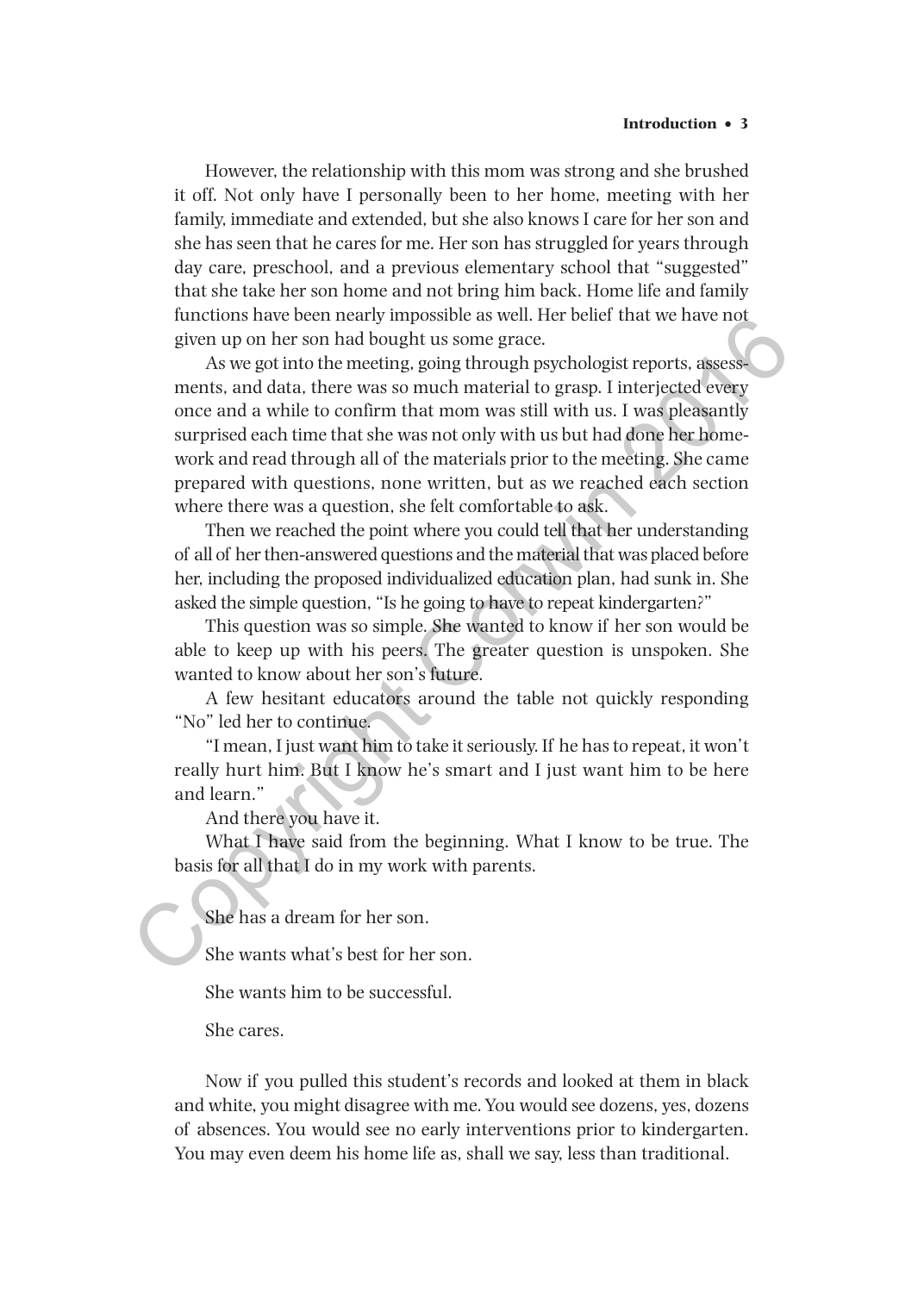Just like my first description of my parents, on paper, this mother looks like many marginally interested, minimally involved parents who drive educators up the wall.

But she cares.

This leads me to the essential, driving force behind this book. Contrary to the educational world years ago, the role of the modern-day educator has evolved, and a renovation of the approach to parent and family engagement must occur. Educators have to work harder to eliminate judgment and blame from tainting our perspective. We are tasked with undoing years of distrust and negative media attention that tints the view that many parents have of traditional educational models. To minimize, insult, or alienate parents, even when we feel that their behavior is negatively impacting the child, is a counterproductive task that has to stop. Much like a successful co-parenting relationship, our role must be to connect with the dream that the parent has for their child and use it to build a path, brick by brick, that will pave the way to our student's brightest future.

The process of undoing ineffective patterns of behaviors is a daunting one. Adapting a collaborative care approach designed by medical professionals to systematically produce productive behaviors is the foundation for this book. The following chapters will walk you step by step from initial evaluation of parent and family engagement efforts through enhancing program outcomes with sustainability in a format that will challenge, enlighten, and empower you. These tools have been battle tested on schools just like yours: poor, underperforming rural schools; thriving urban and suburban buildings; elementary, middle, and high schools; and unique combinations of multi-age-level buildings as well. Many face the same challenges that you do: shrinking budgets, low staff morale, and parents who are so jaded about education or overwhelmed by life that getting them engaged seems an impossible task. equestion of assessive and a renovation of the approach to parent and<br>family engagement must occur. Educators have to work harder to<br>eliminate judgment must occur. Ralucators have to work harder to<br>eliminate judgment and b

I am reminded of a recent visit I made to the home of a client. Not having visited the home before, I typed the address into my GPS. I followed the directions turn by turn, right up to the moment where I was met with a road closed sign. According to my GPS, the house was literally within walking distance of this sign, yet I could not drive through. The construction extended itself in the most unfortunate pattern, making all through streets impassible. Finally, after re-navigating multiple times and coming from a completely different direction, I arrived at the house. I was angry that the client had not warned me about the dreadful construction that had wasted my time and my gas.

My GPS was not aware of the road closure. It did not take into account the roadblocks that I would encounter. My client, who likely did not generally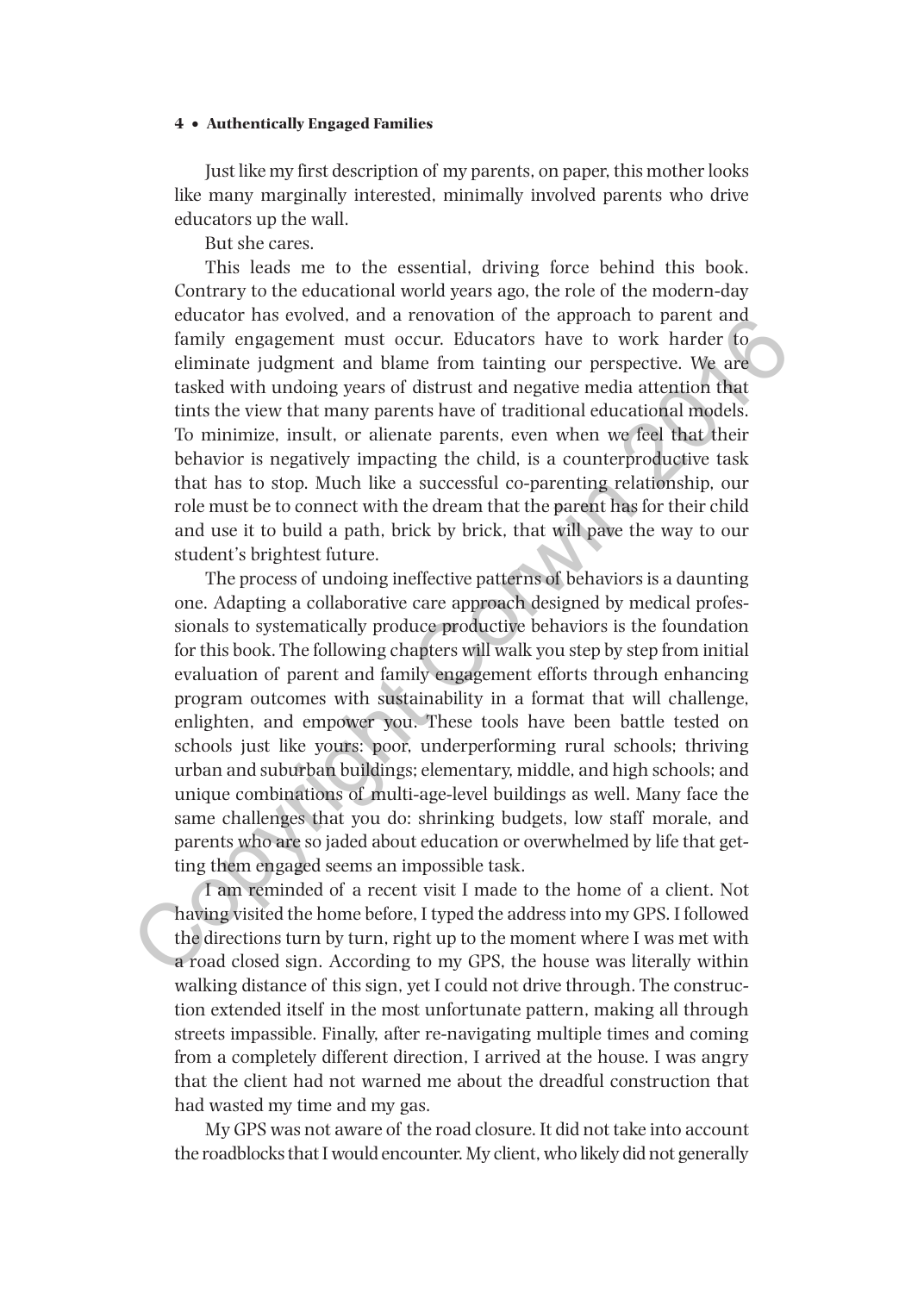take my path and who was familiar with the neighborhood in which she lived, did not think about the roadblock as a challenge. She knew how to navigate the path. She held the tools to navigate the journey but was unaware of the need to provide me with those details.

The following week when I returned for another visit, instead of using the map, I tried to retrace my steps using the landmarks that I had seen leaving the previous visit. With ease, I was able to identify that although two of the more common entry points to the street were blocked, there was a completely accessible entry point that brought me nearly effortlessly to the door. What I realized in this moment was that even though the path I thought I needed had been blocked, there was still a path that got me where I needed to be.

Modern education is often much like a trip to an unfamiliar address. We have a general idea of how to get where we need to go, even tools to use to get us there. We know our students need basic skills and we have a general idea about how to get them there, but with challenges like poverty, limited language, or family and social concerns, not to mention largerscale problems like systemic racism, we feel like we have reached an insurmountable roadblock. The purpose of *Authentically Engaged Families: A Collaborative Care Framework for Student Success* is to provide you with not only a road map but more of a guided tour that takes into account the roadblocks and street closures that you may encounter, as well as shortcuts to make your trip easier. beaving the previous visit. With ease, twas able to identury mat among the previous visit. With east a completely accessible entry point that brought me nearly effortlessly to the door. What I realized in this moment was

By utilizing the collaborative care model, which has been effective for many years in the medical world, we have created a simple Vision, Plan, Action method to make this process both user-friendly and reproducible. In addition to my own experience in and around school buildings, afterschool programs, and community organizations, I have also collaborated with several schools to test these theories ethnographically.

As a follow-up to my first story about the kindergarten student, let me add that while he has not graduated yet, the process yielded a diagnosis that prompted his mother to seek additional resources. She has advocated for him to have additional interventions and he is doing well.

### **A WORD ABOUT COLLABORATIVE CARE**

I became aware of the collaborative care model while working in homebased therapy. My primary role was providing therapeutic interventions to families involved in Department of Children's Services (DCS) cases. As you can imagine, the needs are high. The stakes are higher, and often we are dealing with complex challenges and less than enthusiastic participants.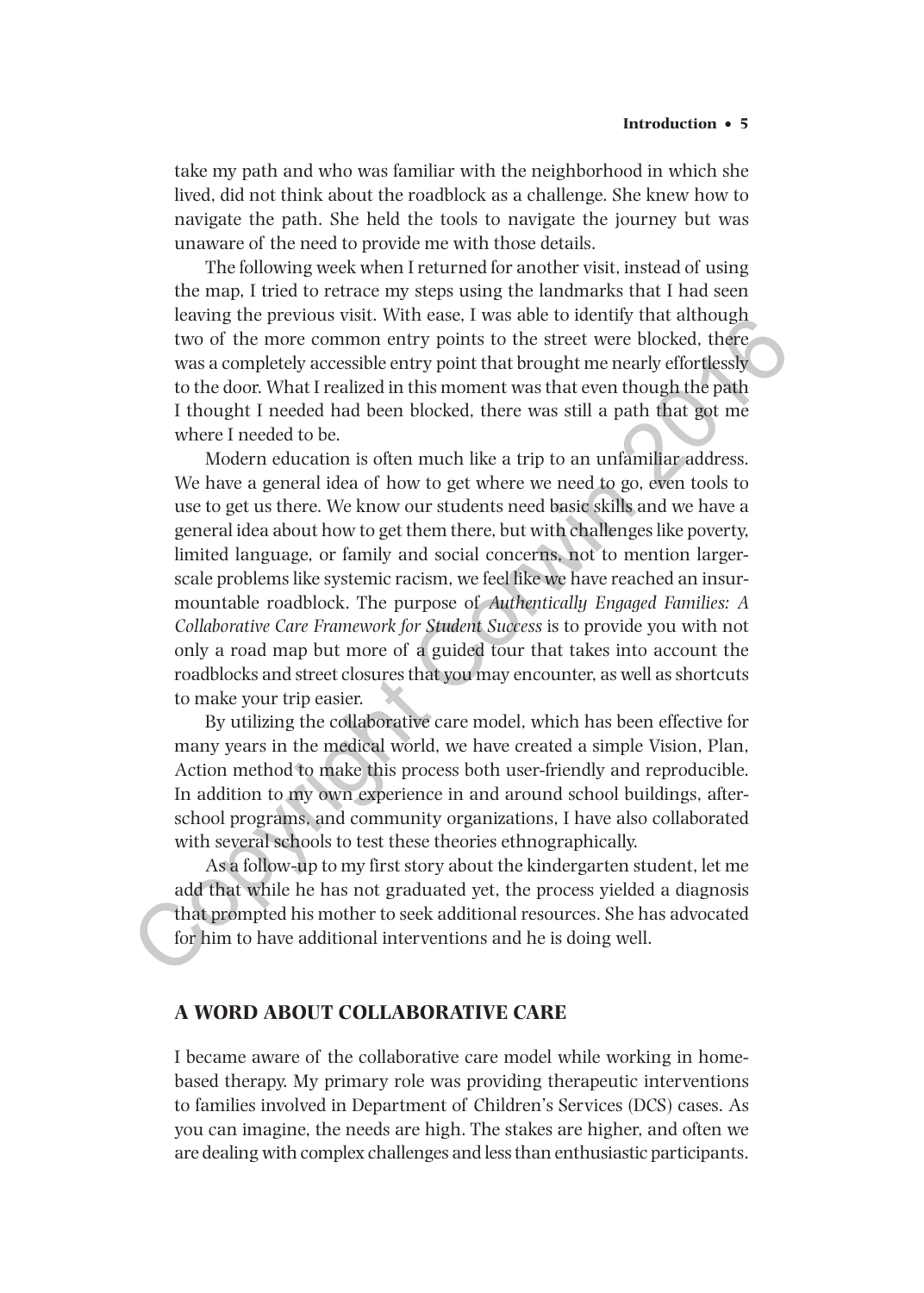When a family has entered the "system," they are given a caseworker in the DCS office. Then they will most often be given a therapist, a homebased case manager, a social worker, a guardian ad litem for the children, and even more. If the children are removed from the home, there will be foster or relative caregiver placements and a set of providers for them as well. All of these people coordinate with the original DCS caseworker to make sure that the family gets the support that they need. In the behavioral health industry, collaborative care has been widely recognized as one of the most effective models of managing the treatment of patients with complex mental health needs. Particularly, when working with patients who are impacted by multiple diagnoses, limited resources, or other extenuating circumstances, the collaborative care model pushes for an "all hands on deck approach."

In my communication with many educators, especially those who believe in providing support services to students and families, they often struggle with identifying where to draw the line. Things like scope of practice, experience, and even just time management can make it very difficult for anyone to feel like they are making the progress that they need to make. Traditionally, the relationship between parents and families and schools is more hierarchal in that the school is seen as the authority. The collaborative care model brings all the players to the table and allows us to identify strengths and challenges proactively with a team approach. make sure train the immy geas the support inarit means that they need. In the benawited by the most effective models of managing the treatment of patients with complex mental health needs. Particularly, when nowthing with

Traditionally, there are a minimum of three roles on the collaborative care team: one being a primary care physician, one being case management personnel, and a consultant who is aware of the needs of this particular patient and has a specialized set of skills for providing care. The benefits in the mental health world are amazing. Things like decreased depression and reduced need for medication have led to recommendations for this model to be the practice of choice. It can be more cost-effective, and all participants feel more supported, which leads to better results.

In many instances, however, the team is much larger. The multidisciplinary nature of the team allows for a variety of "experts" to impact individual patients on a deeper level. There can be therapists, specialists, and advocates who also contribute. The idea is that if we all come to the table, tell what we know, and use our individual strengths, we can all make the most of the time we have with the patient. By sharing information with each other, there can be a greater ability to make connections with the patient as well, helping to eliminate duplication and saving time.

Using the collaborative care framework as a guide, each student would essentially become the "patient." Parents are in the role of primary care physician, and teachers become case managers. Support personnel like counselors, aids, and others are consultants, utilize their knowledge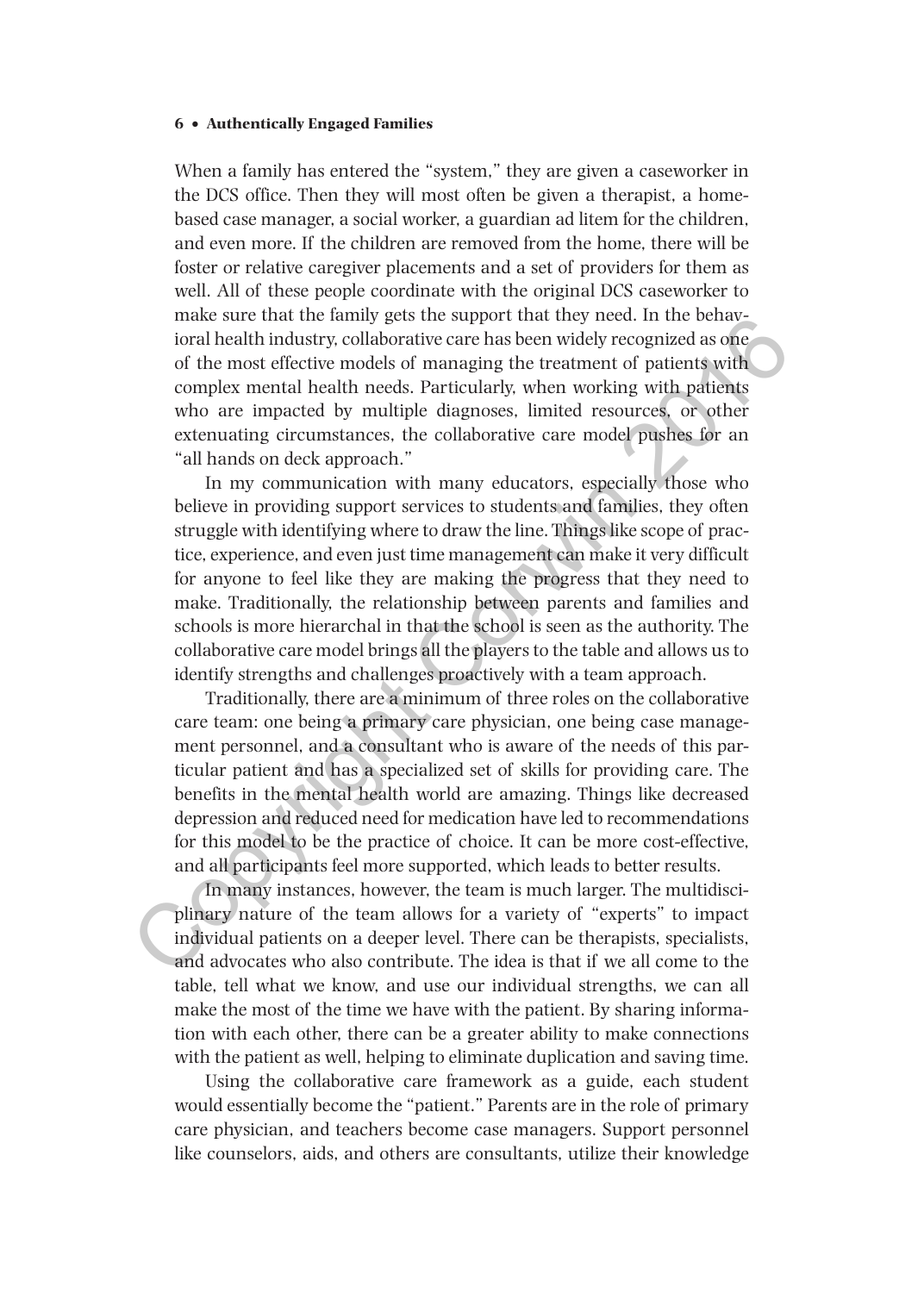of the student and his or her needs to positively impact conversations. When we look at parent and family engagement under this model, it changes drastically. We go from telling parents what *we* need from them to having honest conversations about what our students need from the "team." In Figure I.1, you will see a visual representation of the collaborative care approach to engaging families.

My theory is that by taking on some of the attributes of this approach, we can apply them to the way we advocate for student success. By implementing the spirit of collaborative care into the framework of the school, this approach will remove the "us" and "them" of the current educational model and take on the true team approach, with less concern for roles and more attention to outcomes.

If you think about it, this makes perfect sense in an educational setting. For example, if you have worked in special education for any length of time, collaborative care may feel familiar. In many ways, a similar approach comes into play with students who have an Individualized Education Plan (IEP). The system of assessing students on multiple facets then bringing together all the stakeholders has been shown to be an effective method of supporting the complex dynamics associated with students who have special education needs.

In terms of parent engagement, each family is indeed its own system. We have students who come to us to learn a variety of things, academics,

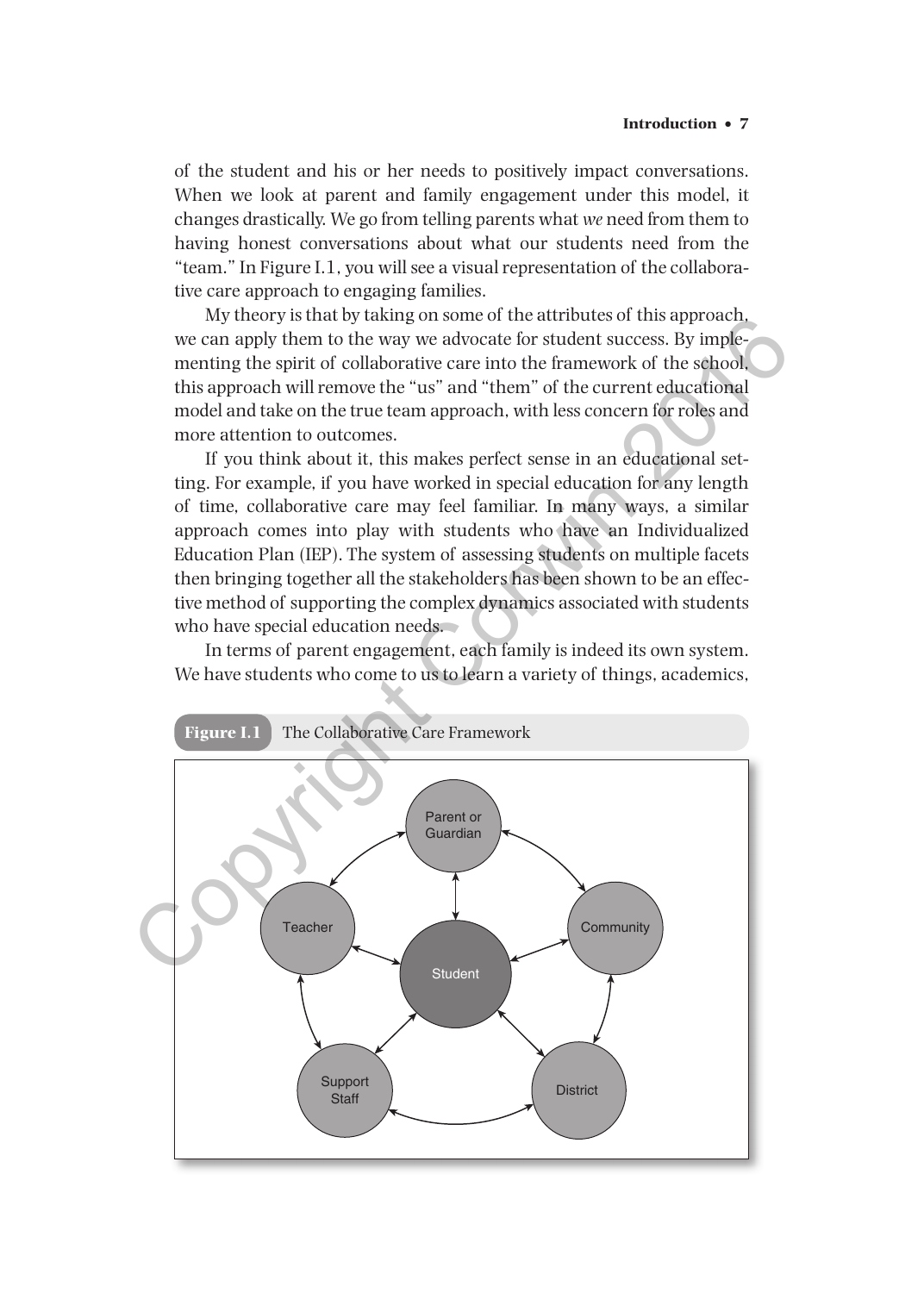social skills. and emotional development. Some come with a strong foundation, others with no preparation at all. Ultimately, teachers are tasked with teaching children and providing the instruction that will take them from where they are to where they need to be, but expecting the teacher to do it alone is ludicrous. Parents bring their children to us to facilitate learning. Integrating the needs of the student and family with the goals of the teachers and school was described by one writer as an intricate dance in that it requires knowledge of technique with personalized artistic flair. The traditional model of parent engagement, where schools provide standard resources to all families and request certain behaviors in return, does very little to establish a team atmosphere that is specialized for individuals.

## **THE VISION, PLAN, ACTION METHOD**

Throughout this book, you will see me refer to VPA; this stands for vision, plan, and action. The Vision, Plan, Action model for approaching parent engagement is a general approach to hold ourselves accountable for the statements, decisions, and behaviors we exhibit when seeking to connect with families. While we work through the chapters of this book, I will ask you to self-reflect on each by addressing the following criteria: or the teachers and school was described by one writter as an intricate<br>dance in that it requires knowledge of technique with personalized<br>artistic flair. The traditional model of parent engagement, where schools<br>provide

- •• *Vision*—Create a shared, realistically achievable vision to be used as an anchor point for the formal engagement plan
- *Plan*—A formalized document with actionable points agreed upon by all stakeholders
- *Action*—Specific points of activity and behavior that can be monitored for accountability and effectiveness

The reflection questions will help lead you to the creation of a successful family engagement plan. By beginning with the end in mind and collaborating with stakeholders to create a shared vision, educators can effectively plan for the completion of activities that promote that vision and take on specific action points that can be easily monitored and adjusted for maximum success.

## **ABOUT THIS BOOK**

Let me begin by saying that whenever you see the word "parent" in this book, it is taken to mean the person or persons in the position of parenting your student. At times, this may be a grandparent, sibling, extended family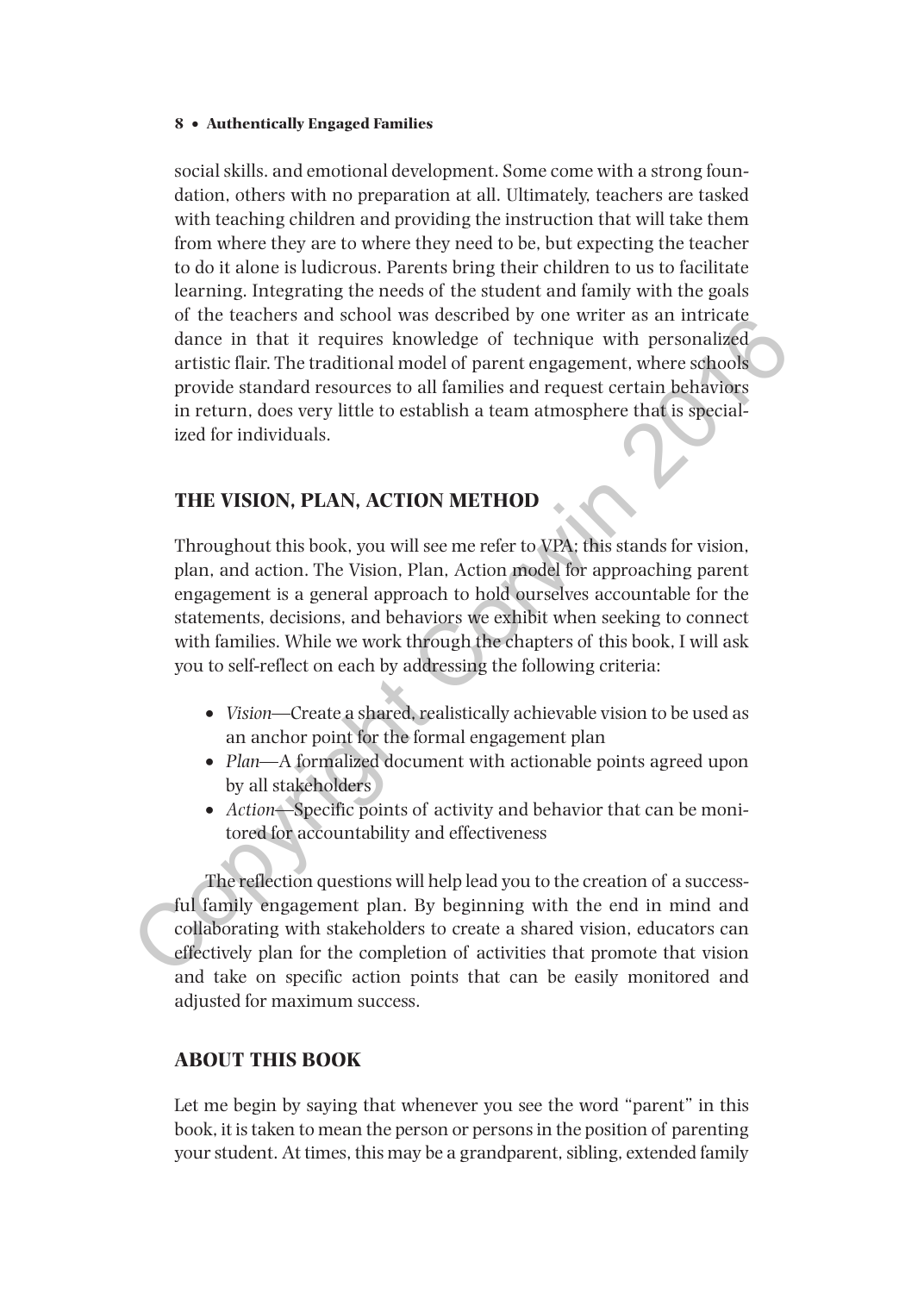member, foster parent, or some combination of the previously mentioned family members. At times, I will use the term "parent and family" and at other times, simply "parent"; the terms are used interchangeably and are never meant to exclude anyone who may be providing care for your students.

This book is the culmination of years of research, a passion for supporting and empowering parents and families, and a desire to enhance the preparation of teachers who want to do the same. Because traditional teacher education programs in this country are doing a less than stellar job of preparing fledgling educators with the skills to effectively communicate and collaborate with parents, there is a great need to fill the gap for new hires. However, many seasoned educators are also yearning for a fresh approach, based on research but realistic in implementation. Most importantly, it comes from a place of wanting all students to be holistically supported as they develop their unique gifts and knowing that doing this effectively requires more than what we as educators can do alone.

This book is written from my perspective as a parent, counselor, and professional parent coach working with a variety of families in and out of school settings. Professional school counselors, social workers, teachers, administrators, Title I interventionists, and parent and teacher organizations will all find tools in this book that can impact practices and streamline systems of engaging families. This book can be used to guide the creation of a formal engagement plan or simply for individuals looking to add strategies to an existing plan. My goal with this book is to make the significant research available on parent and family engagement more user-friendly by highlighting ways in which I or other professionals have used it in tangible, practical ways. prorug and empowering parents and a state to emale center of preparation of teachers who want to do the same. Because traditional teacher education programs in this country are doing a less than stellar job of preparation

Whenever I conduct a training session, write a blog, or even when I have general conversations in session with clients, it is my hope that I share both information and inspiration with whomever I encounter. This book is no different. If you have a thirst for information on engaging parents and families, there is a foundation of theory and basic practices. In this book, you will find that I spend just enough time on the overview of the standard material while providing the tools for further research if needed. As a practicing educator, I know many schools, particularly those with high needs, find much of the theoretically based material to be accurate but lacking concrete application techniques. My goal for this book is simple. If you are in a Title I school, alternative school, online school, or, like me, work in a school where 70 percent of your families speak a language other than your own, you will see some tips you possibly have not considered. My hope is that you have a new passion for connecting with families in spite of the challenges. My desire is that the tools here will save